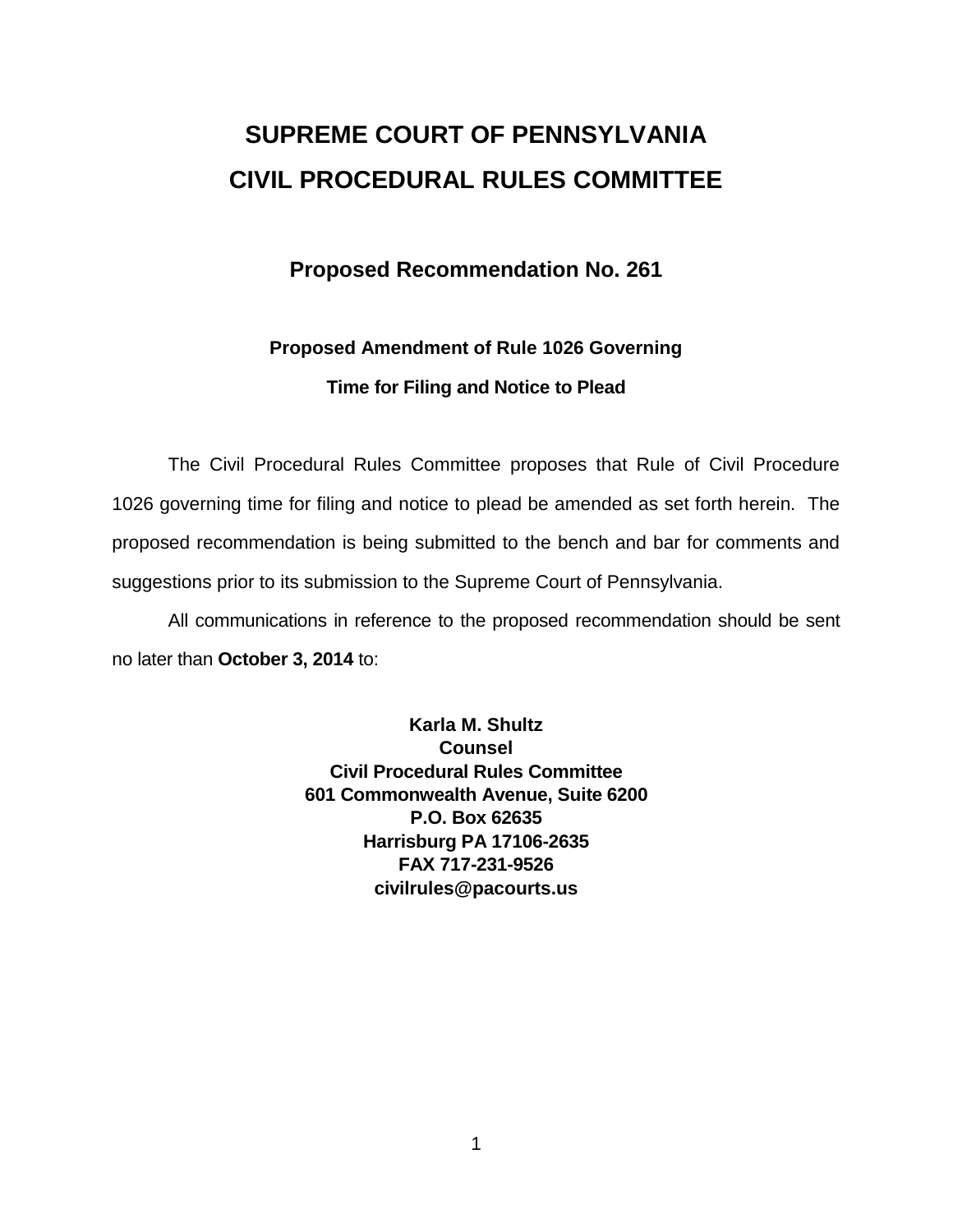### **Rule 1026. Time for Filing. Notice to Plead**

(a)**(1)** Except as provided by Rule 1042.4 or by subdivision **[(b)](a)(2)** of this rule, every pleading subsequent to the complaint shall be filed within twenty days after service of the preceding pleading, but no pleading need be filed unless the preceding pleading contains a notice to defend or is endorsed with a notice to plead.

> Note: For the form of notice to defend see Rule 1018.1 and for the form of notice to plead see Rule 1361.

> Additional time within which to plead may be sought under Rule 248.

> Rule 1042.4 governs actions in which a professional liability claim is asserted.

**[(b)](2)** A defendant served outside the United States shall have sixty days from service of the complaint within which to plead.

**(b) No pleading may be stricken for non-compliance with the time limits set forth in subdivision (a) unless the party seeking to strike the pleading demonstrates that it has been substantially prejudiced by the late pleading.**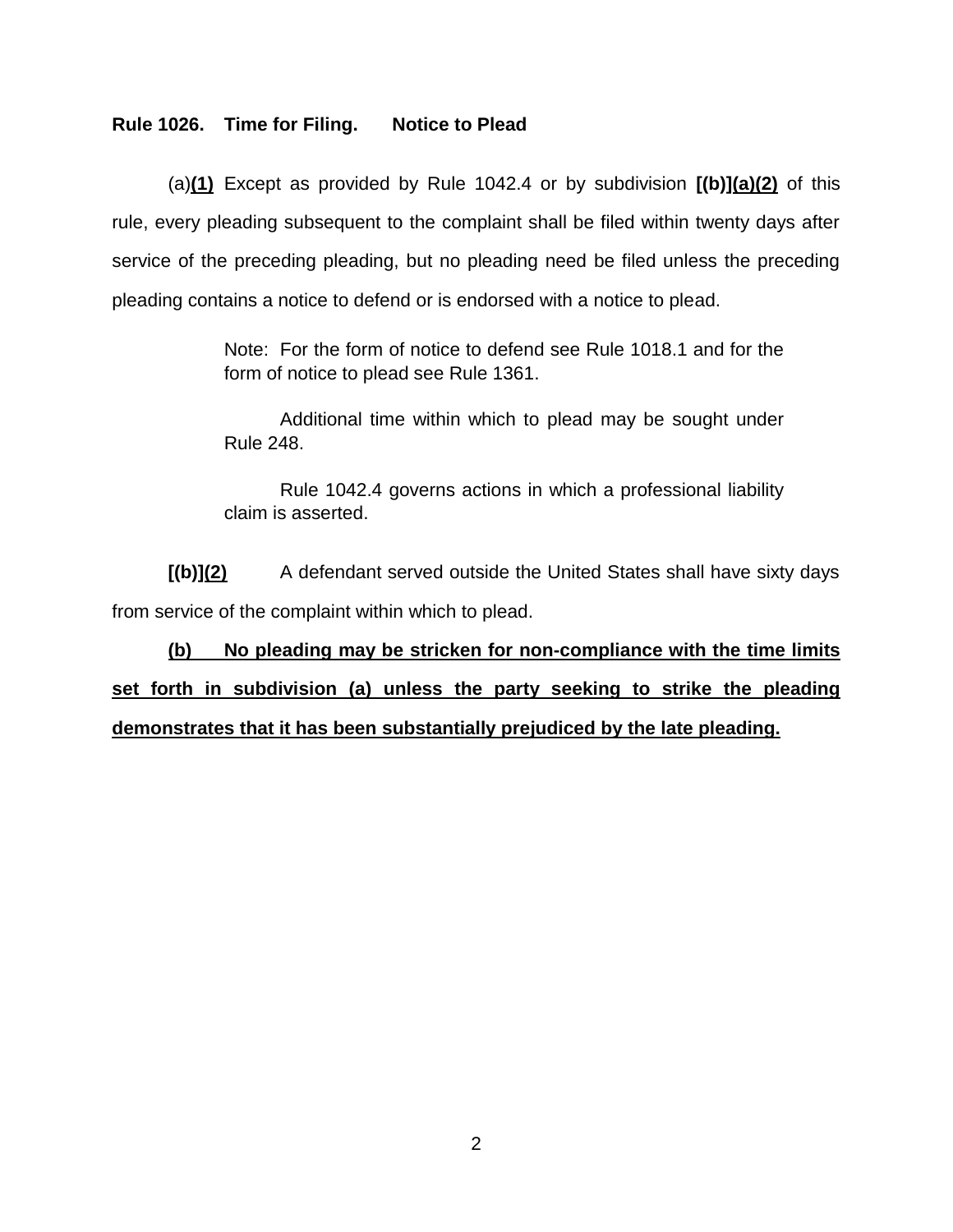#### **Explanatory Comment**

Existing Rule 1026 is incomplete because it does not address the issue of the standard to be applied where a party, through preliminary objections raising a failure of a pleading to conform to rule of court, seeks to have a pleading stricken on the ground that it was filed outside the time limits of Rule 1026.

Most trial courts look to *Fisher v. Hill*, 81 A.2d 860, 866 (Pa. 1951), and its progeny. In *Fisher*, the Supreme Court ruled that the trial court did not abuse its discretion in refusing to strike the defendant's answer and new matter on the ground that the pleading was untimely filed.

In its opinion, the Court said that the word "shall," as used in Rule 1026 is not mandatory in the sense that it admits no exception. The Court based its ruling on Rule 126 which provides that the rules are to be liberally construed to secure the just, speedy, and inexpensive determination of any action or proceeding and that a court may disregard errors or defects of procedure which do not affect the substantial rights of the parties. As a result, the Court established the standard that "dilatory pleadings may be filed if the opposing party is not prejudiced and justice requires." *Fisher*, 81 A.2d at 866.

Notwithstanding this precedent, it has been reported to the Civil Procedural Rules Committee that there have been instances in which a trial court judge, in the exercise of his or her discretion, has stricken a pleading solely on a showing of noncompliance with Rule 1026 where no party has been prejudiced by the late filing.

The purpose of this amendment is to incorporate into Rule 1026 a standard that does not penalize a party for a late filing unless substantial prejudice is established. This approach is intended to ensure that errors and defects that do not affect the

3